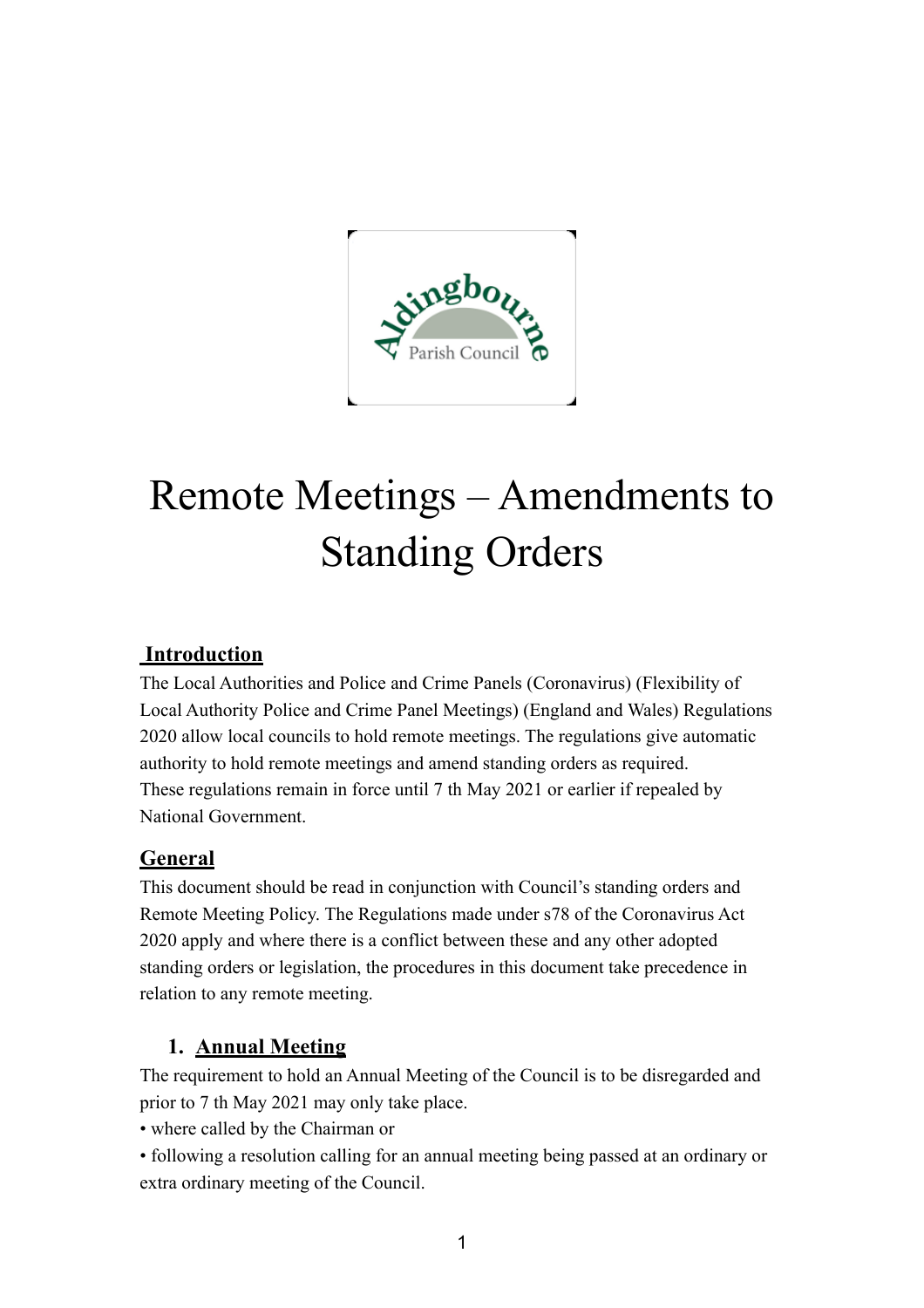#### **2. Access to Information**

a) Where a document is required to be 'open to inspection' this shall include being published on Council's website.

b) Where a document is required to be published and made available at Council's offices, this shall include being published on Council's website.

c) Where there is a requirement to publish information including public notices, agendas, minutes, background papers and written reports, this shall include being published on Council's website.

# **3. Remote Access to Meetings**

a) The definition of meeting within the Council's standing orders is amended so that • 'place' includes where a meeting is held, or is to be held in more than one place including electronic, digital or virtual locations such as internet locations, web addresses or conference call telephone numbers;

• 'open to the public' includes access to the meeting by remote means including video conferencing, live webcasting and interactive streaming;

• where a meeting is accessible to the public through remote means, the meeting is open to the public whether or not members of the public are able to attend the meeting in person.

# 4**. Councillors in Remote Attendance**

a) A councillor in remote attendance is present and counted for the purposes of the quorum when they can:

• hear and where practicable see other members of the council

• hear and where practicable see members of the public wishing to participate during the public session of the meeting or as invited by the Chairman

b) A councillor in remote attendance will be deemed to have left the meeting where, at any point in time during the meeting, any of the conditions for remote attendance at 4 a) are not met.

c) Subject to 4 b) the Chairman, may if appropriate

• adjourn the meeting to permit conditions for remote attendance to be re-established

• count the number of councillors in attendance for the purpose of the quorum

## **5. Remote attendance by members of the public**

a) A member of the public is in remote attendance when they can: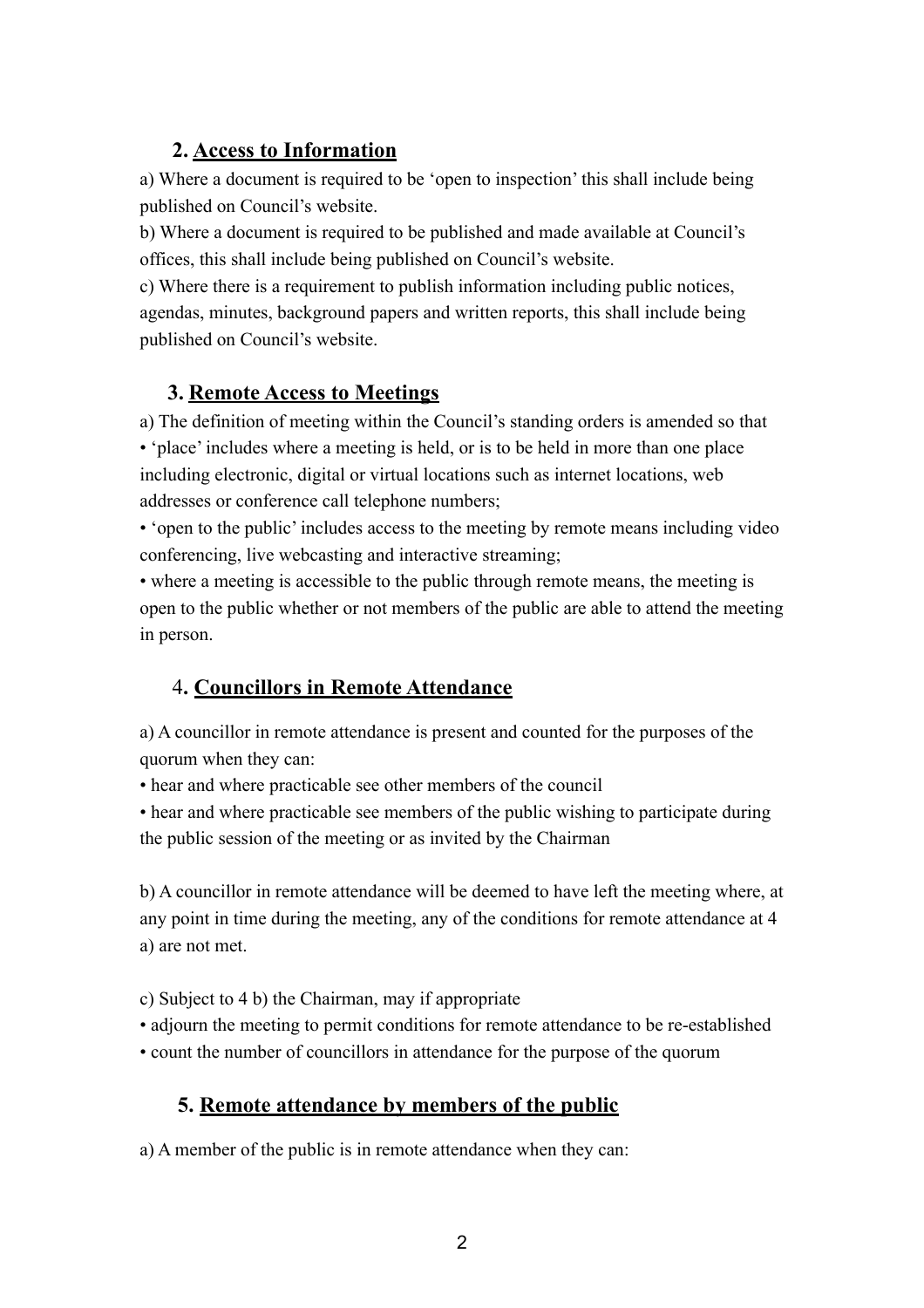• hear and where practicable see and so be heard and where practicable seen by members of the council at the meeting

• hear and where practicable see and so be heard and where practicable seen by other members of the public attending the meeting including those wishing to speak during the public session or as invited by the Chairman

b) A member of the public in remote attendance will be deemed to have left the meeting where, at any point in time during the meeting, any of the conditions for remote attendance at 5 a) are not met. c) Subject to 5 b) the Chairman may if appropriate

• adjourn the meeting to permit conditions for remote attendance to be re-established • vary the order of the agenda or complete the remaining business of the meeting in the absence of the member of the public in remote attendance.

## **6. Remote Voting**

Unless a recorded vote is demanded, the Chairman will take the vote by: the show of physical hands;

• the show of virtual hands;

• using the participants "yes button" or

• a verbal roll call.

 **7. Code of Conduct** – councillors excluded from the meeting

Where a councillor is required to leave the room as a requirement of the Council's code of conduct, they will be placed within the "waiting room" whilst any discussion or vote take place.

## **8. Exclusion of the press and public**

Where Council has resolved to exclude the press and public from any part of the meeting, due to the confidentiality of the business to be discussed then:

• The means of remote attendance and access to the meeting by members of the press and public will be severed

• Each councillor present shall declare that there are no other persons present who are not entitled to be (hearing or seeing), and/or recording the meeting

Adopted on:………………………. At:…………………………………..